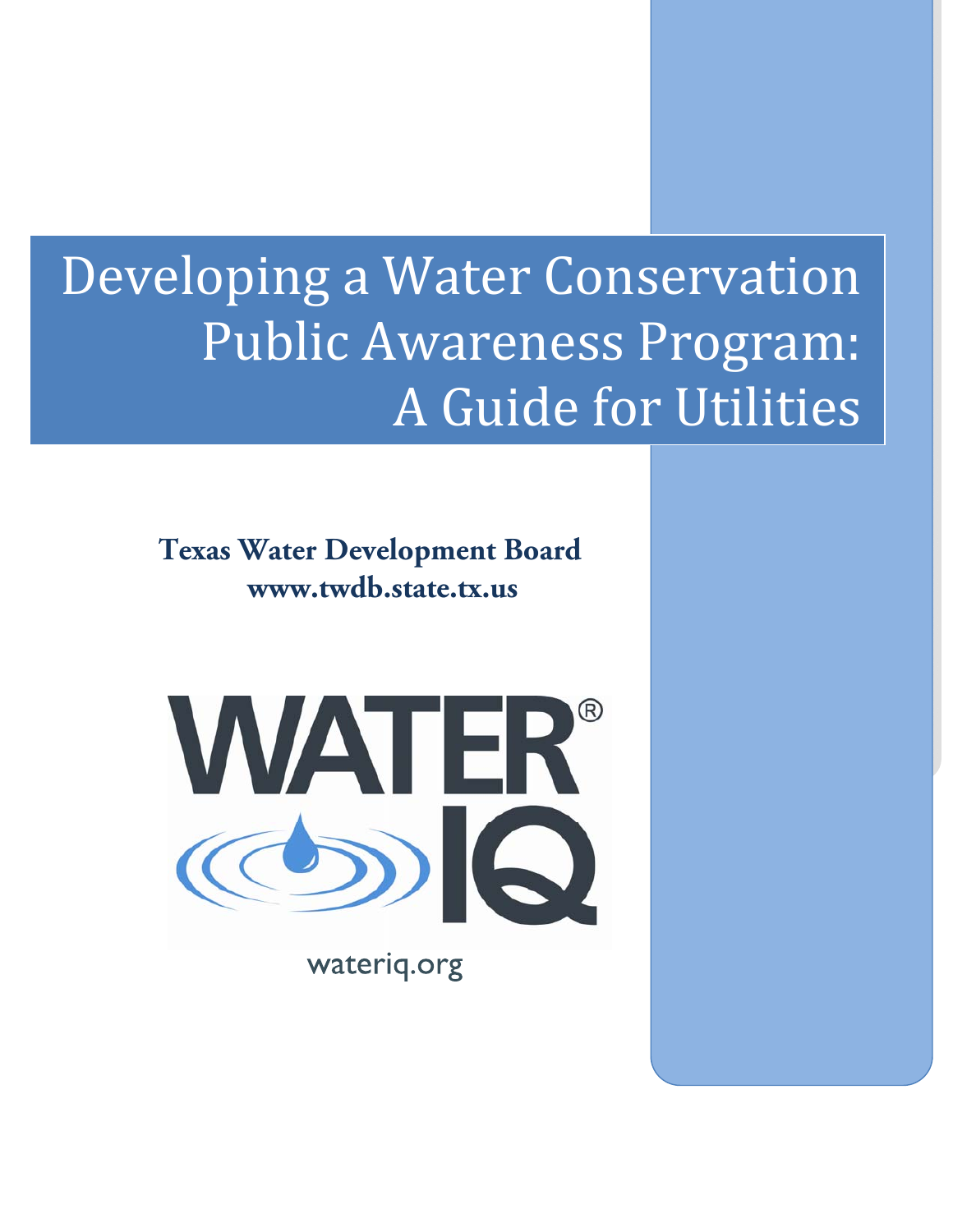

# **Table of Contents**

| Media Kit |  |
|-----------|--|
|           |  |
|           |  |
|           |  |
|           |  |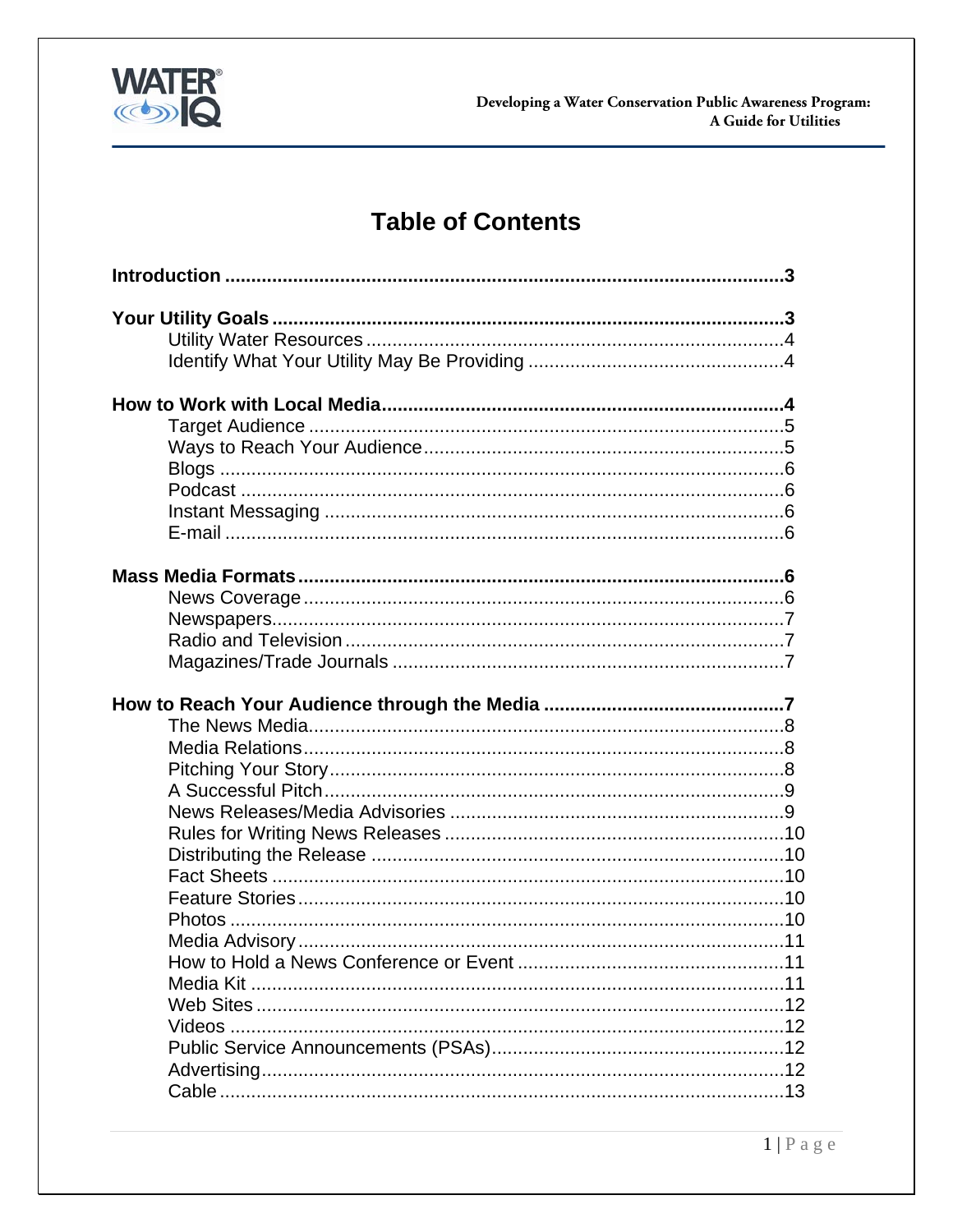

| Exhibits, Conferences, Workshops, and Presentations13 |  |
|-------------------------------------------------------|--|
|                                                       |  |
|                                                       |  |
|                                                       |  |
|                                                       |  |
|                                                       |  |
|                                                       |  |
|                                                       |  |
|                                                       |  |
|                                                       |  |
|                                                       |  |
|                                                       |  |
|                                                       |  |
|                                                       |  |
|                                                       |  |
|                                                       |  |
|                                                       |  |
|                                                       |  |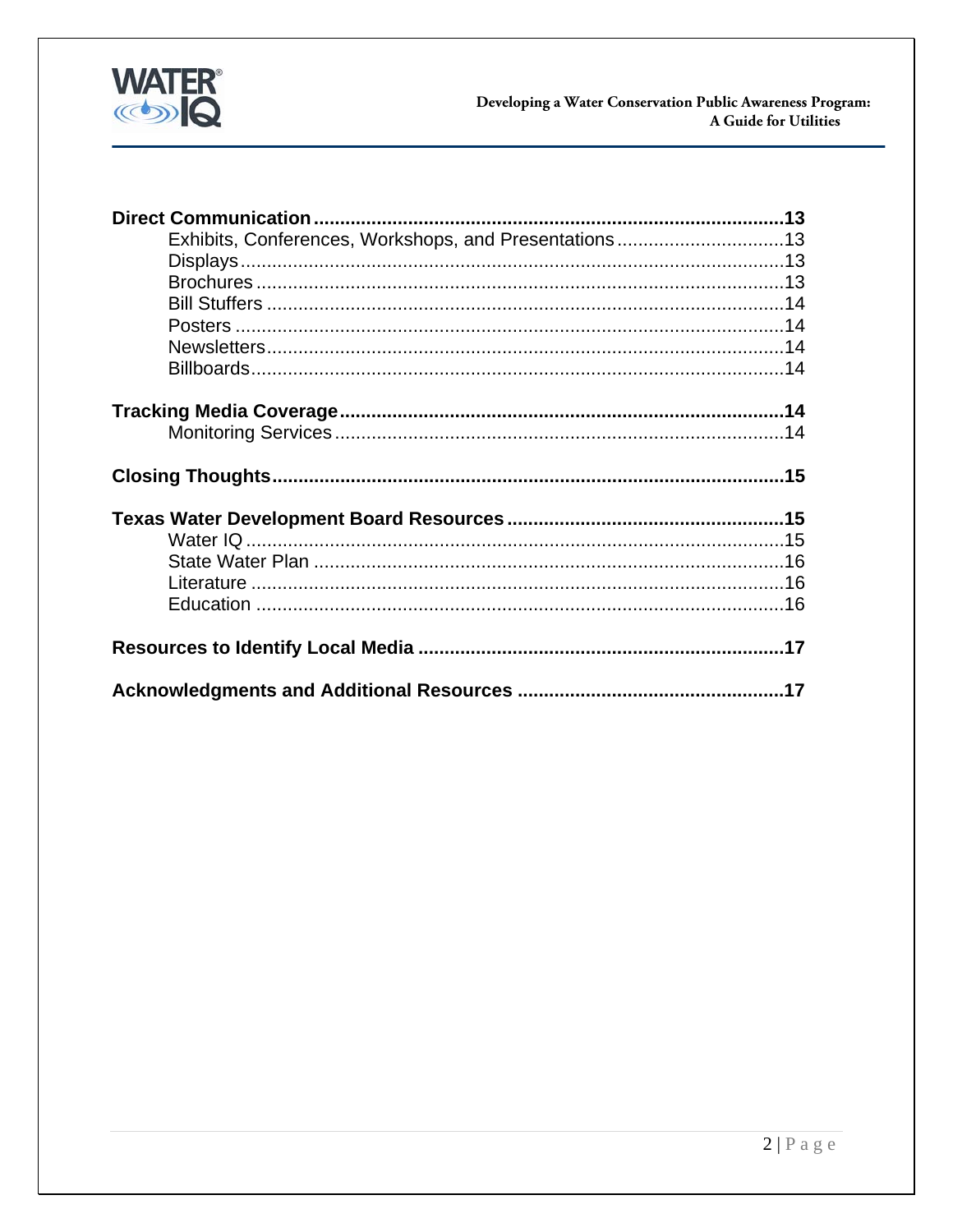<span id="page-3-0"></span>

# **Developing a Water Conservation Public Awareness Program: A Guide for Utilities**

#### **Introduction**

Public awareness of water conservation is necessary to increase Texans' knowledge of water resources, water use, and the need to conserve water. Research has shown that the more Texans know about their water resources, the more likely they are to participate in water conservation programs.

Conservation is a cost-effective means of securing future water supplies for all Texans. Education, outreach, and public awareness can all be a part of your utility's water conservation management strategies.

This guide is meant to help your utility develop and implement an effective outreach program as part of your local efforts by making use of the mass media.

## **Your Utility's Goals**

To develop an effective water conservation program, your utility should have a clear set of goals. Think about your utility's overall goals and how they correspond to the goals of the public awareness program to conserve water.

What does your utility want to accomplish by having a water conservation public awareness program? Is the goal to inform your customers about a new program or project you are offering, or is it to motivate your customers to change a behavior or attitude, or both?

For example, an informational goal might be that you want to tell your customers about a free program to give away faucet aerators that use less water in the home. To accomplish a motivational goal, your utility could hold a demonstration at a local fair to show your customers why the new faucet aerators will save time, money, energy, and water.

Having clearly defined goals in mind for the public awareness program will make it easier for your utility to measure the results of its program. Everything your utility can do to improve its public image will improve your ability to get desired results from your water conservation public awareness program.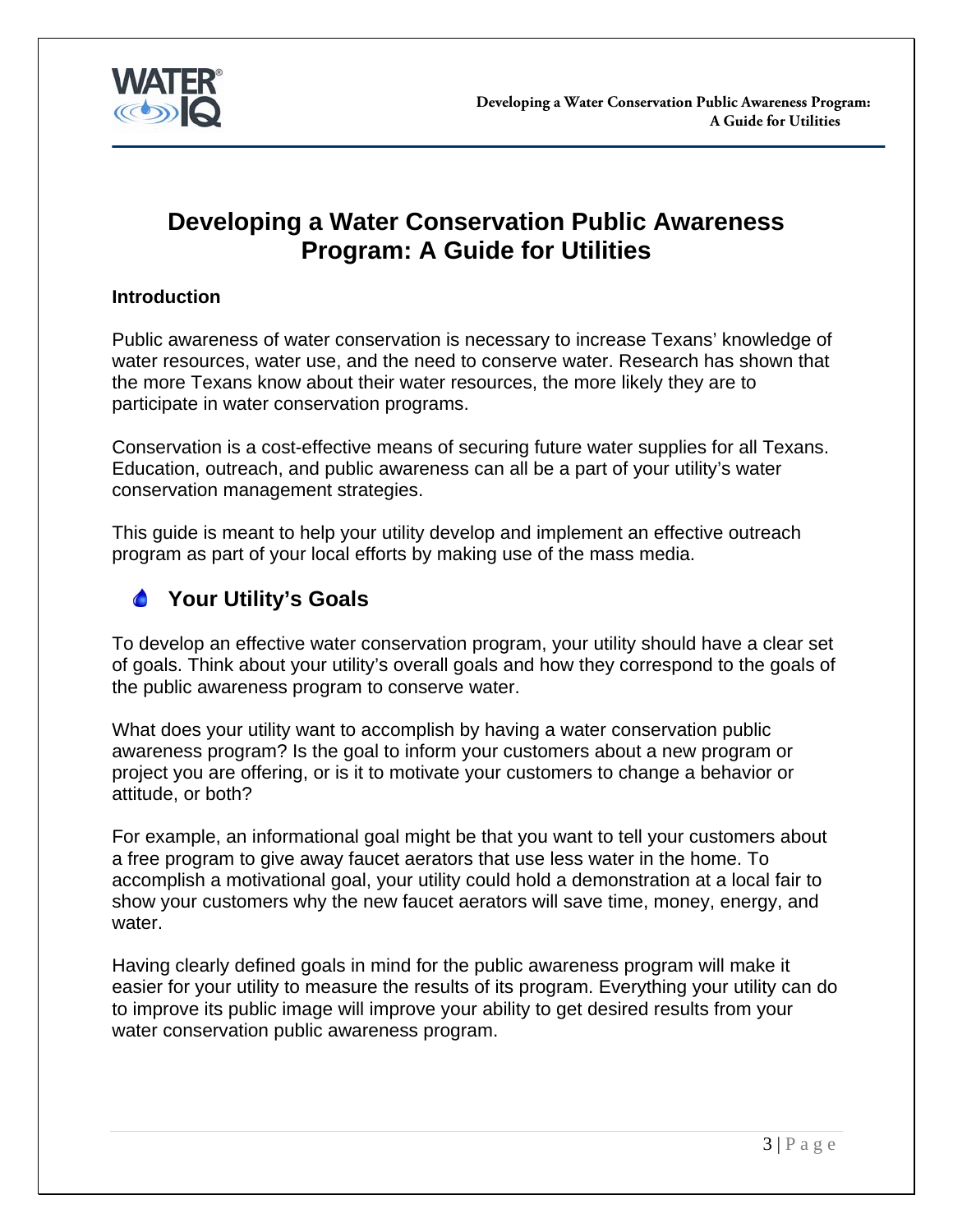<span id="page-4-0"></span>

#### **Utility Water Resources**

Your public awareness program should include your goals, a theme or logo, designated staff, a specific message, and materials. It is important to be consistent with your theme and remember that repetition helps reinforce the program in the minds of your customers.

If possible, designate a staff member as the public information contact so that the utility speaks through one person.

An important component of your utility's public awareness program is to inform your customers about the services you provide to the community.

#### **Identify What Your Utility May Be Providing**

- Does your utility have a water rate structure based on promoting conservation? How is it structured?
- What are the rules and regulations for water and wastewater permits?
- How is the water produced and distributed?
- How is the wastewater collected and treated?
- How does your utility provide maintenance and repair services?
- What kind of customer service does your utility provide?
- What conservation measures are in place?

Your utility will have specific areas you wish to address, and these are just a few examples of program development areas that can be used to determine the desired outcome of your public awareness program.

#### **How to Work with Local Media**   $\sqrt{2}$

Many of the stories you see on the news or in the newspaper come from local sources. Getting your utility noticed by the local media will go a long way in promoting your public awareness program. There are many ways to reach your customers through the local media, and this guide will provide steps to achieve that goal.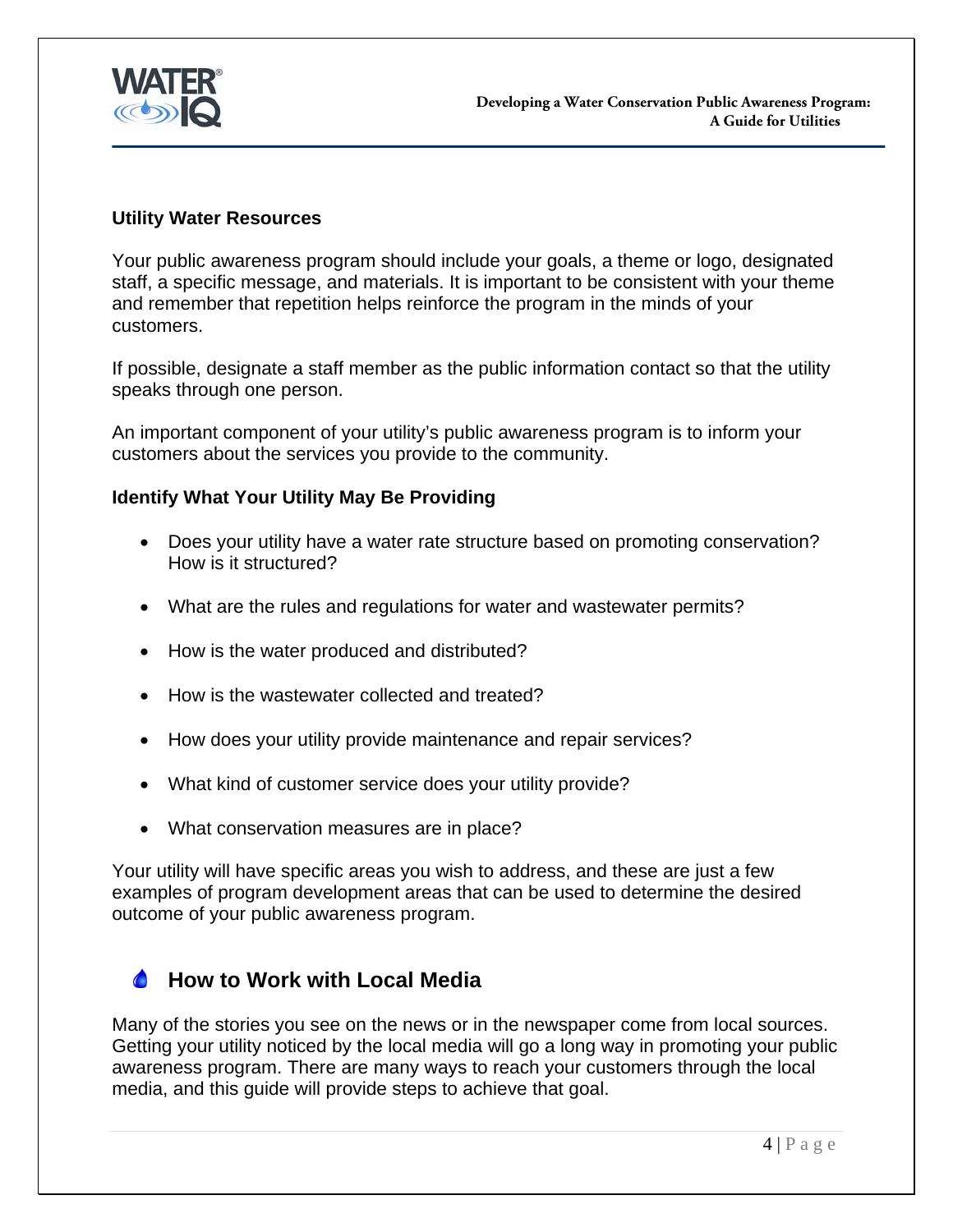

## **Target Audience**

Your utility will need to determine its target audience. The most likely audience will include your customers, utility staff, homeowners, commercial customers, government, and local organizations.

A utility can reach these people in various ways, including bill stuffers, office displays, handouts, advertisements, commercials, and public service announcements. Research regarding your target audience is helpful to determine how best to implement your public awareness program.

Getting an accurate profile of your target audience and understanding its interests, wants, and needs will help you focus your program. Research services can provide information about a target audience, but if using paid services is not in your budget, you can explore other ways to understand your target audience. Listen to the customers that do business with you. Where do most customers pay their bill? If it's on your Web site, consider updating the site with current water resource information. If most of your customers pay their bill by coming into your office, consider displaying useful literature inside the building.

## **Ways to Reach Your Audience**

One of the most widely used ways to reach your audience is through the news media because of their effectiveness in delivering a message and in reaching a large number of people. Media include newspapers, radio, television, local cable channels, magazines, and Web sites.

Direct communication is often used as well. It may reach fewer people but, because it involves one-on-one communication, it can also be highly effective.

Social media are another resource that can be used to increase awareness and develop stronger customer relationships. This online communication tool allows for a two-way dialog between you and your customers.

Social media can take many forms including blogs, e-mail, instant messaging, video, and podcasts. This tool can be useful, especially if your utility has a strong online presence. Listed below are just a few examples of social media resources: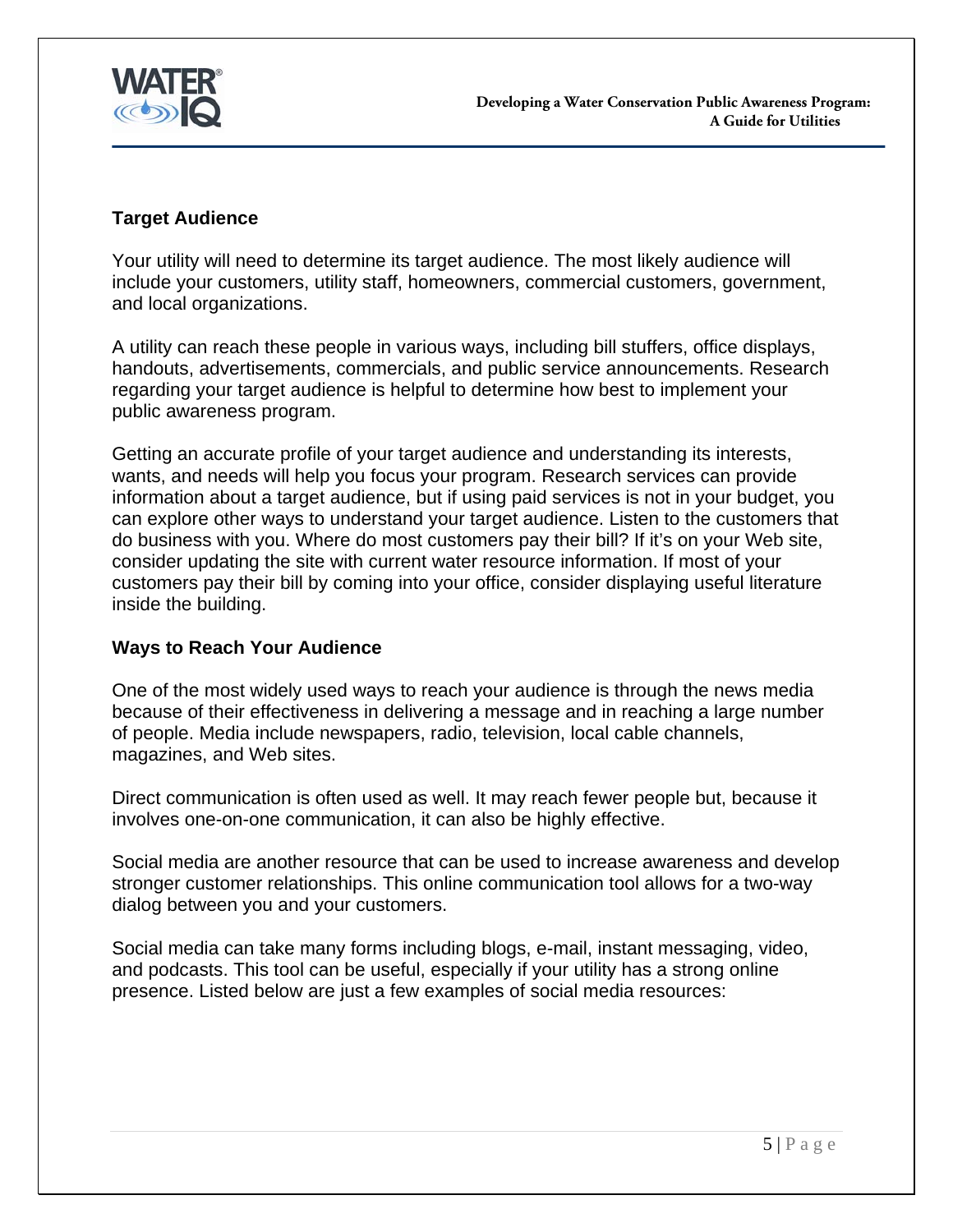<span id="page-6-0"></span>

#### **Blogs**

 A blog is a short name for a Web log. It is an online journal that can be used to communicate with customers.

#### **Podcast**

 A podcast is a digital audio file that users can download and play back later. It can be a way to let others know how your utility works and what it can offer to the community.

#### **Instant Messaging**

• Instant messaging is a feature within many social networking sites that allows users to send messages to each other's in-boxes within the site or to chat in real time.

#### **E-mail**

 An electronic message or E-mail is the process of sending messages in electronic form. E-mail is a way for your customers to contact your utility and can also be used to distribute information, such as an electronic newsletter.

Social media trends are constantly changing, and you may need to determine which current tools best fit your utility's strategy and goals.

#### $\triangle$ **Mass Media Formats**

Numerous mass media formats are available, including advertising and publicity. The difference between the two is that advertising is content you pay for (radio, television, or newspaper) and publicity (or public relations) refers to free content about your utility that appears in the media. Publicity happens when an article is published or when information you give to a reporter is featured in the news.

This guide provides just a brief overview of various formats your utility may wish to use.

#### **News Coverage**

Coverage in the news is an effective and free way to obtain publicity. Reporters are always looking for news to fill their pages or broadcasts. Packaging your messages as a news story can help distribute information to your customers at a low cost.

News coverage creates awareness, publicity, and recognition. It is a popular source of environmental information and can reach a large audience.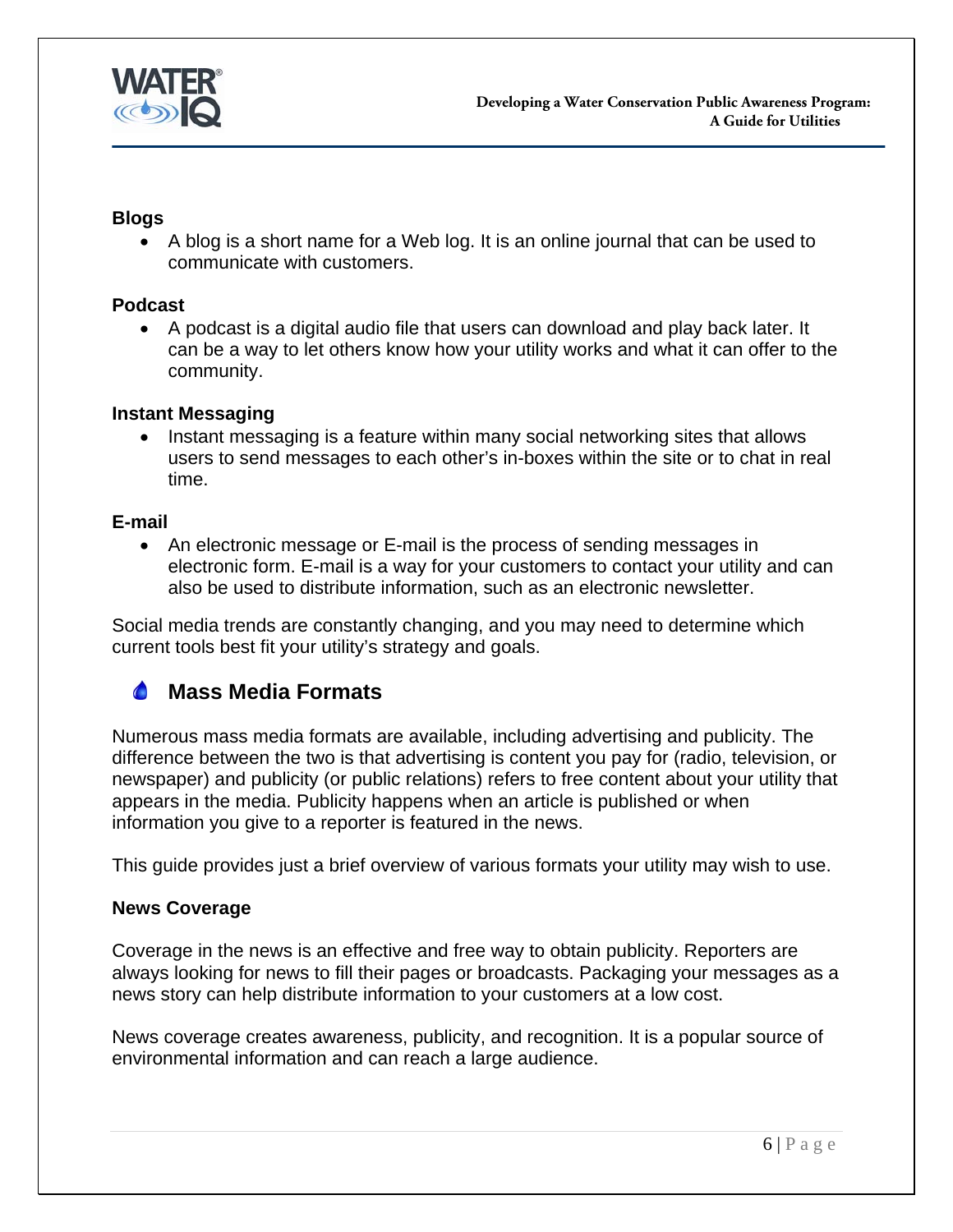<span id="page-7-0"></span>

#### **Newspapers**

Keep an up-to-date list of all newspapers in your service area and supply the papers with news about your activities. Consider meeting with the editors and reporters before introducing your public awareness program and then regularly as the program continues. It will be to your utility's advantage to have your customers understand water issues and understand the benefits of the goals of your utility.

#### **Radio and Television**

Coverage on the radio or television can be a great opportunity for reaching large segments of the target audience. Broadcasters provide time for public service programming and may be eager to learn of a community's needs. An employee of the utility may be interviewed for a particular story, such as a free water-saving device that your utility is handing out to water customers.

Local television and radio stations are often looking for local interest stories. You could ask the station to run a public service announcement, or you could consider being interviewed on a station or a local morning show.

Statewide radio organizations such as the [Texas Farm Bureau a](http://www.txfb.org/)nd [Texas Radio](http://www.tsnradio.com/)  [Network](http://www.tsnradio.com/) may also be interested in your community efforts.

#### **Magazines/Trade Journals**

Both magazines and trade journals are good sources of information. Articles are more substantive and have more description than a newspaper story. Contact magazines and trade journals to find out what content they are planning to run for the next year. Before writing an article, contact the editor to see if there is any place your story might fit. Be aware that magazines tend to have rather long lead times, so contact them early (the lead time is the amount of time needed by a magazine to receive materials from you and turn them into a story for publication).

#### **How to Reach Your Audience through the Media**   $\bullet$

There are many ways to reach your audience through the media, including using materials such as press releases, public service announcements, or advertising.

An introduction of the news media and the ways to contact the members of the media may also be useful.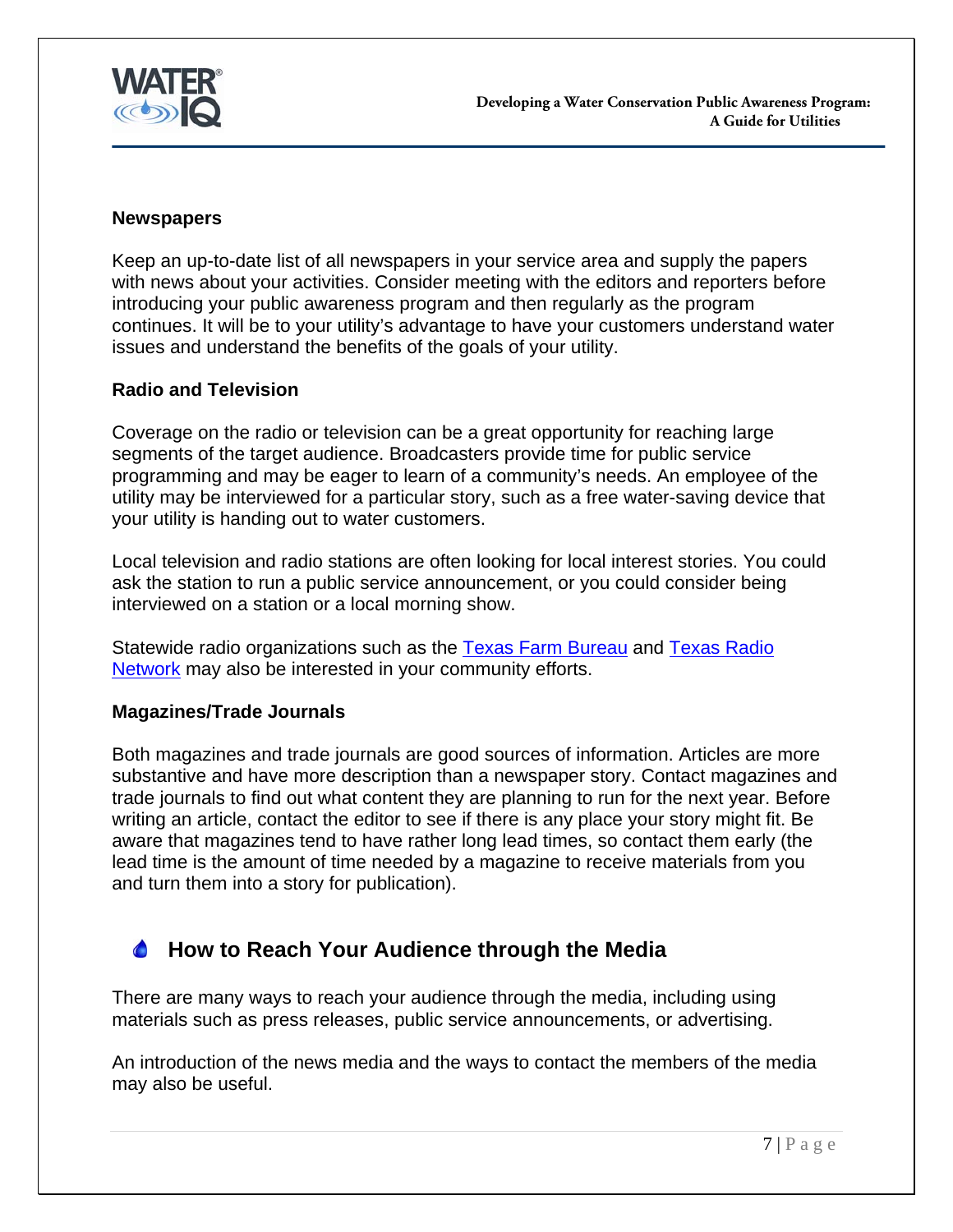

#### **The News Media**

To familiarize yourself with the workings of a newspaper office or a television/radio station, keep in mind the following information when making contact:

- Editors usually choose which stories will be covered and assign reporters to write them.
- Larger newspapers may have multiple departments, each having a separate editor. A smaller paper may have the same person handling several jobs. Check with your local paper(s) to see who works in each area such as business, features, news, or photo departments.
- A television station will usually have two separate departments, news and promotions. For a public service announcement, contact the promotions department. For a story you want to pitch, contact the news department.
- Radio stations may have separate departments for news and promotions.
- Try to meet either the reporter or the editor before you need their services.

#### **Media Relations**

Establishing good contacts and developing a list of local media outlets can help you build a good relationship with the local media.

- Call your local newspaper(s) and find out which reporter covers utility or environmental news.
- Consider hosting a media day. Invite local reporters and community leaders to visit your utility and hear a brief summary of your operations, activities, or programs.

## **Pitching Your Story**

Pitching your story is another way to sell your story to the news media. If your utility is about to begin a new outreach program or introduce a new community resource, contact your local media outlets and let them know about it. A reporter may be interested in covering the story. The story should

- be news worthy,
- fit into the specific format used by your local media outlets, and
- interest a majority of readers or viewers.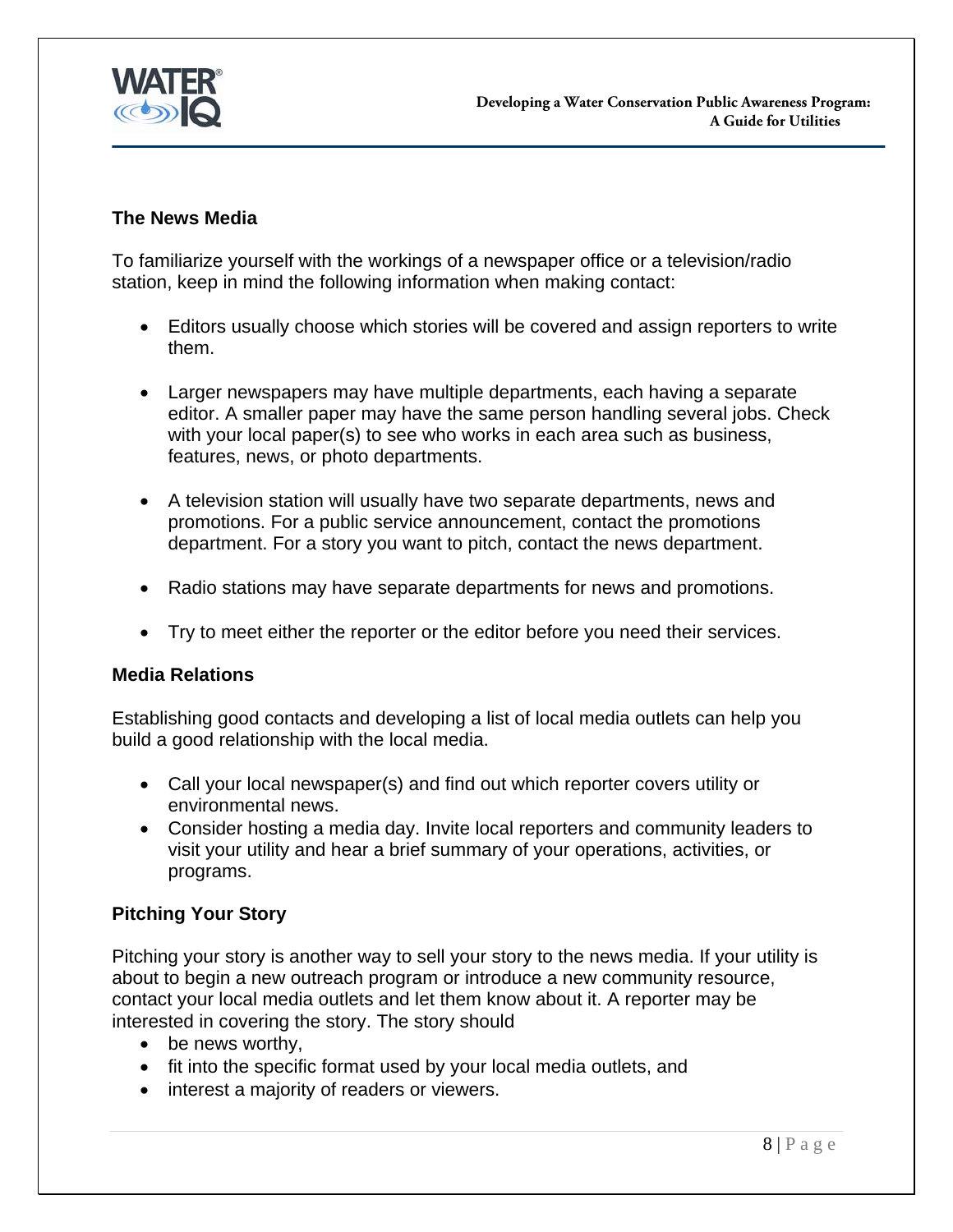

## **A Successful Pitch**

Taking a few key steps will improve your chance of delivering a successful pitch. Remember to contact the correct editor or reporter who might be interested in your story and be able to do something about it. If possible, find out which method of contact is preferred; some reporters respond to an e-mail or fax, while others prefer a telephone call.

Find out the deadlines for a particular media outlet and avoid calling right before a deadline.

When speaking with the reporter or editor, be accurate and brief. Identify yourself and your utility, and explain why you think they will be interested in your story. If appropriate, remind them of any dates or times, ask whether they need more information, and whether you should call back later for a response.

You should also offer to send any written materials, including bios, news releases, photos, or fact sheets that they may need.

#### **News Releases/Media Advisories**

A news release, also called a press release, is a common way to distribute messages to the news media. A news release is usually a one- or two-page description of news about your project.

Include all important information in the beginning of the news release:

- First paragraph should include who, what, when, where, and how.
- Second paragraph should explain why the program is important to the community, when it started, and other appropriate information.
- Third paragraph can include other miscellaneous information about your utility.

Send out news releases for a story such as

- an event (conference, seminar, or similar activity),
- a new marketing program, or
- research results that are interesting.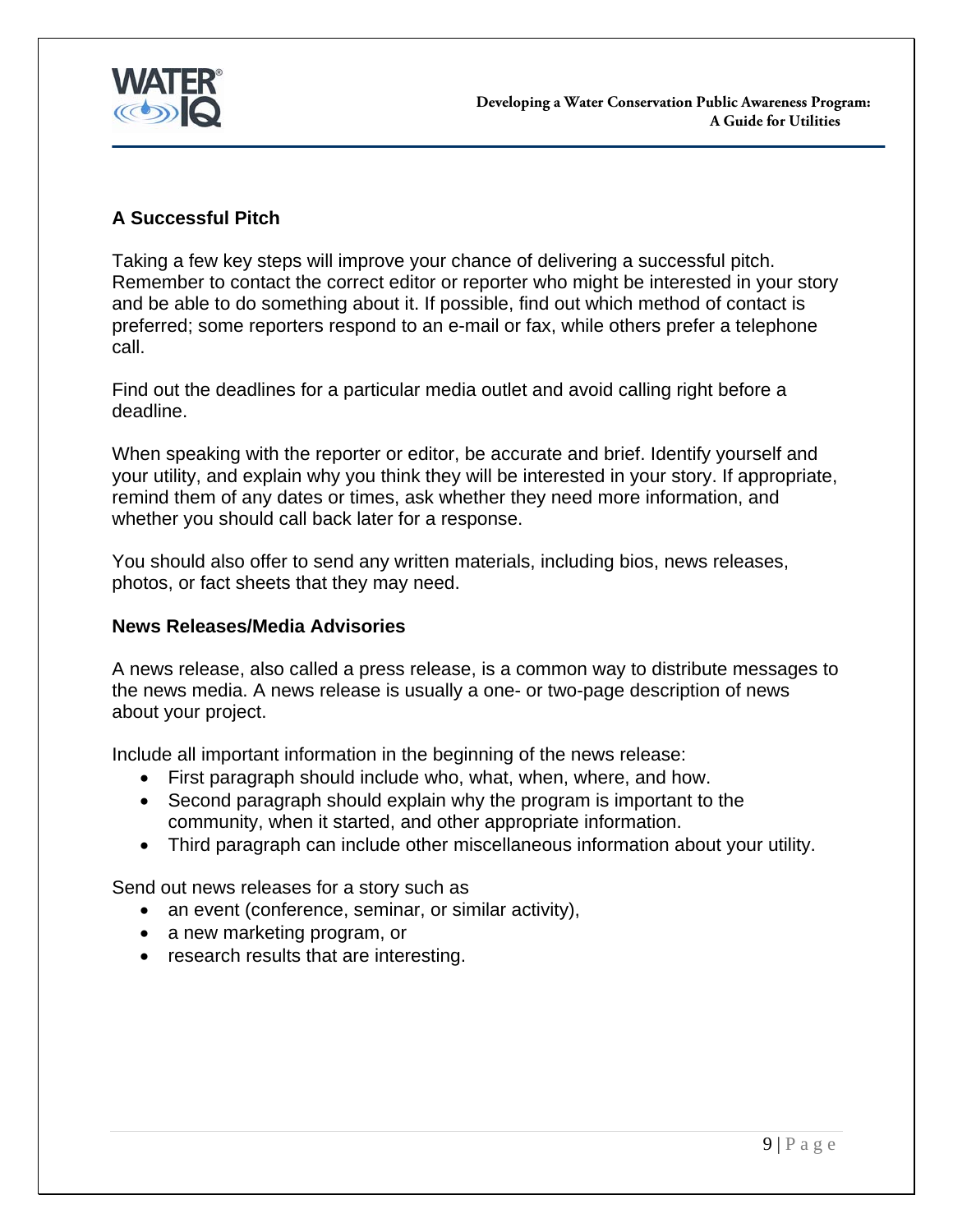

#### **Rules for Writing News Releases**

- Make the news release no longer than one or two pages.
- Type it on your letterhead.
- Include the date/time the news is to be released (for example, "For Immediate Release," or "For Release July 1, 20xx").
- Have a contact name and all contact information on the top of the release (include phone number and e-mail address).
- Choose a headline that summarizes the point and is interesting.
- End the news release using one of the three end marks: "-30-" or "-end-" or "#  $\#$ #".
- Include photographs if appropriate.

#### **Distributing the Release**

- Send the release to a specific person. Call the news or assignment desk if you don't know who handles releases.
- Check ahead of time for the media outlet's deadlines, and provide the release at least one day before that deadline.
- Releases can be faxed, e-mailed, mailed, or hand-delivered.

#### **Fact Sheets**

A fact sheet, or backgrounder, is a document similar to a press release, but it contains general information about your utility.

#### **Feature Stories**

A feature story is usually of interest to the public and helps project a favorable attitude toward increasing awareness of your cause. Feature stories may include

- water conservation education efforts.
- the need for water conservation because of increased population, or
- information about a demonstration garden or similar project.

#### **Photos**

Current photos of an event or newsworthy story can help make an article more meaningful.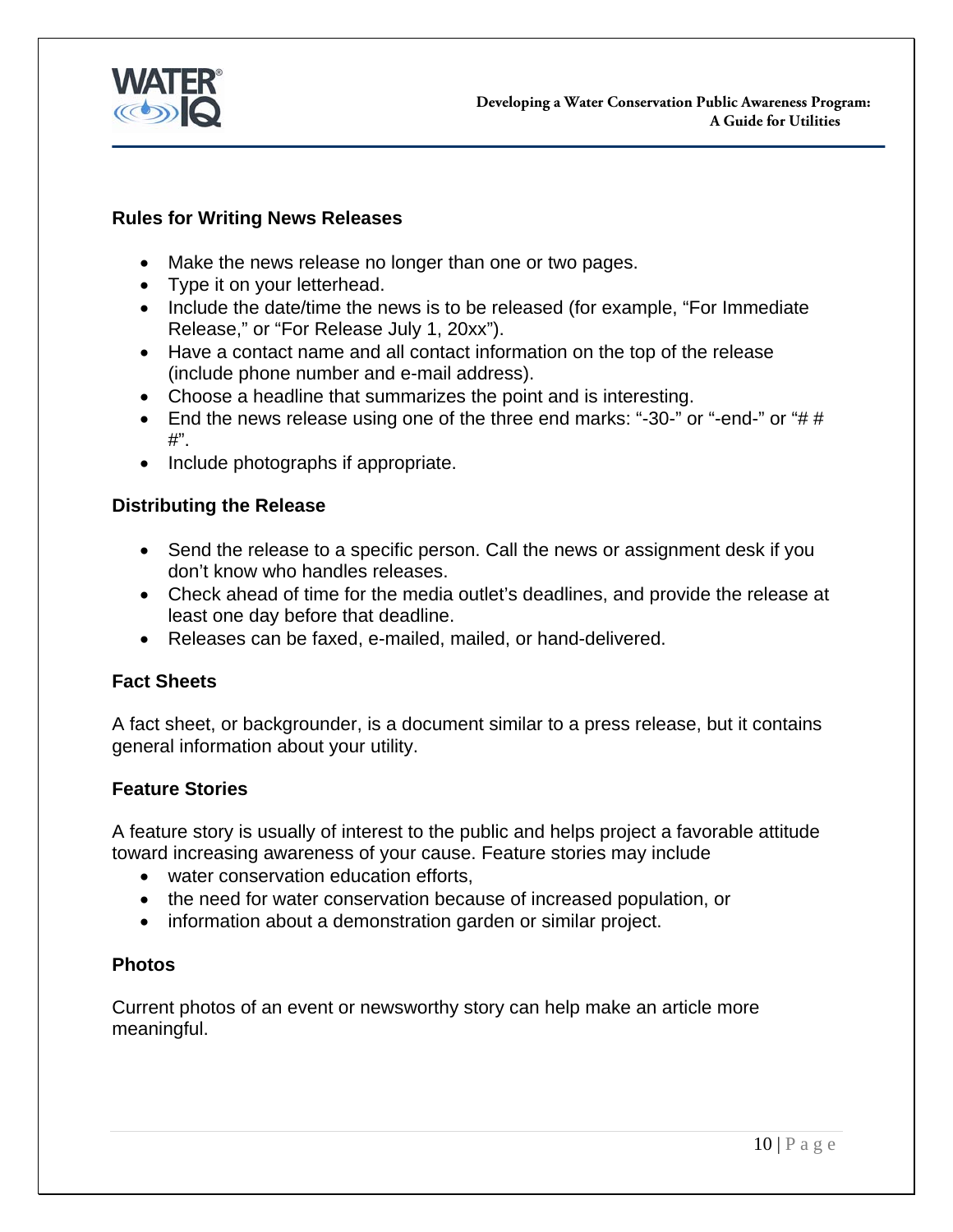

#### **Media Advisory**

A media advisory briefly announces a press conference or event. It should include

- what the news conference is about.
- where is it being held,
- what time it will take place,
- who will be speaking, and
- what types of photo or interview opportunities will be available.

The rules for a media advisory are much the same as those for a news release.

#### **How to Hold a News Conference or Event**

News conferences or events should be planned carefully. You can publicize many programs through a news conference, including the start of a new program or service, recognition of local businesses and people for their efforts to conserve water, or the release of major information about your utility or program.

If your utility is holding a news conference, keep the following in mind:

- Send a media advisory before the event, but don't give away too much information.
- Make follow-up calls to remind media about the conference.
- Provide any information, such as a media kit to local media that could not attend the event.
- Take photos to send out later, and if possible, send with media kit to local media.
- Send thank you letters.

#### **Media Kit**

A media kit contains information regarding the event or program. It should include

- a news release.
- fact sheets.
- business cards,
- biography of presenters or people involved with the program, and
- background information regarding the utility.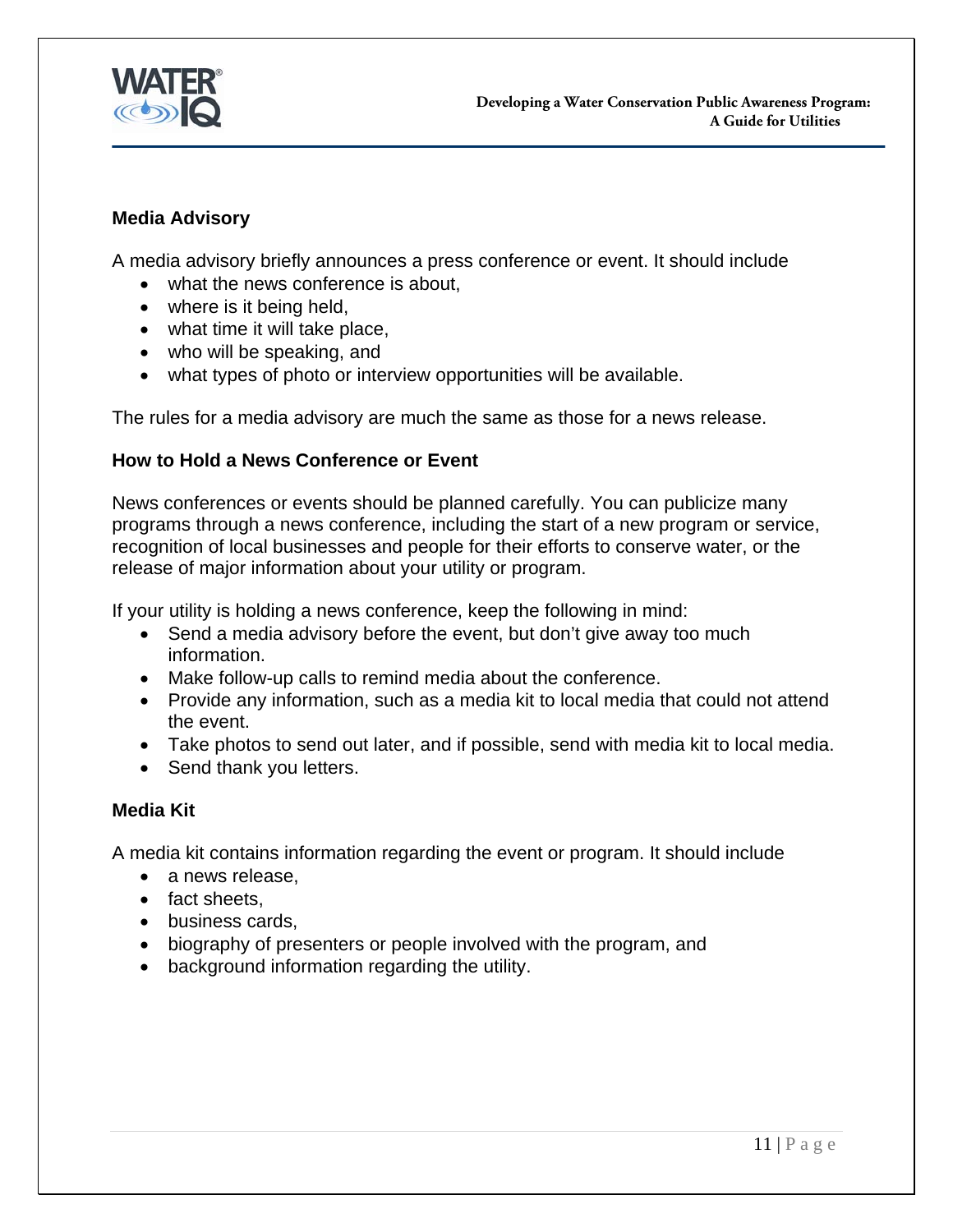

#### **Web Sites**

A well-developed Web site with accurate and timely information can be a good information resource for your audience. A Web site helps to establish your presence in the community. It can help to

- provide basic business information and customer service,
- heighten public awareness, and
- make changing information available quickly.

#### **Videos**

Videos can be used to talk about specific subjects at length and allow the utility to have control over the content. A video may be used for on-air coverage on a cable station or shown on your Web site.

#### **Public Service Announcements (PSAs)**

PSAs can be free to air and can also reach a large audience. PSAs are brief messages broadcast over radio or television but are not advertising. They are offered by cable TV, broadcast stations, and print outlets on a non-paid basis as information in the public interest.

The messages come from nonprofit community groups such as branches of city, county, or state government or other education or social organizations.

Find out if your local media outlets accept PSAs, and send any you may have. Consider developing a PSA if your utility does not have one.

The message in a PSA should be short and simple. Be sure to keep within the time restrictions of the station to whom you are submitting the PSA. Usually a PSA comes in lengths of 10, 30, or 60 seconds. The PSA should be of a professional quality.

## **Advertising**

Paid advertising may be necessary to provide important information and to persuade behavior or attitude changes. Advertising should establish the interest of the utility in the welfare of the community. One advantage of placing a paid ad in a newspaper or on a radio or television program is that your utility's message will be exactly as you intend. Prices will vary with the size of the station and newspaper.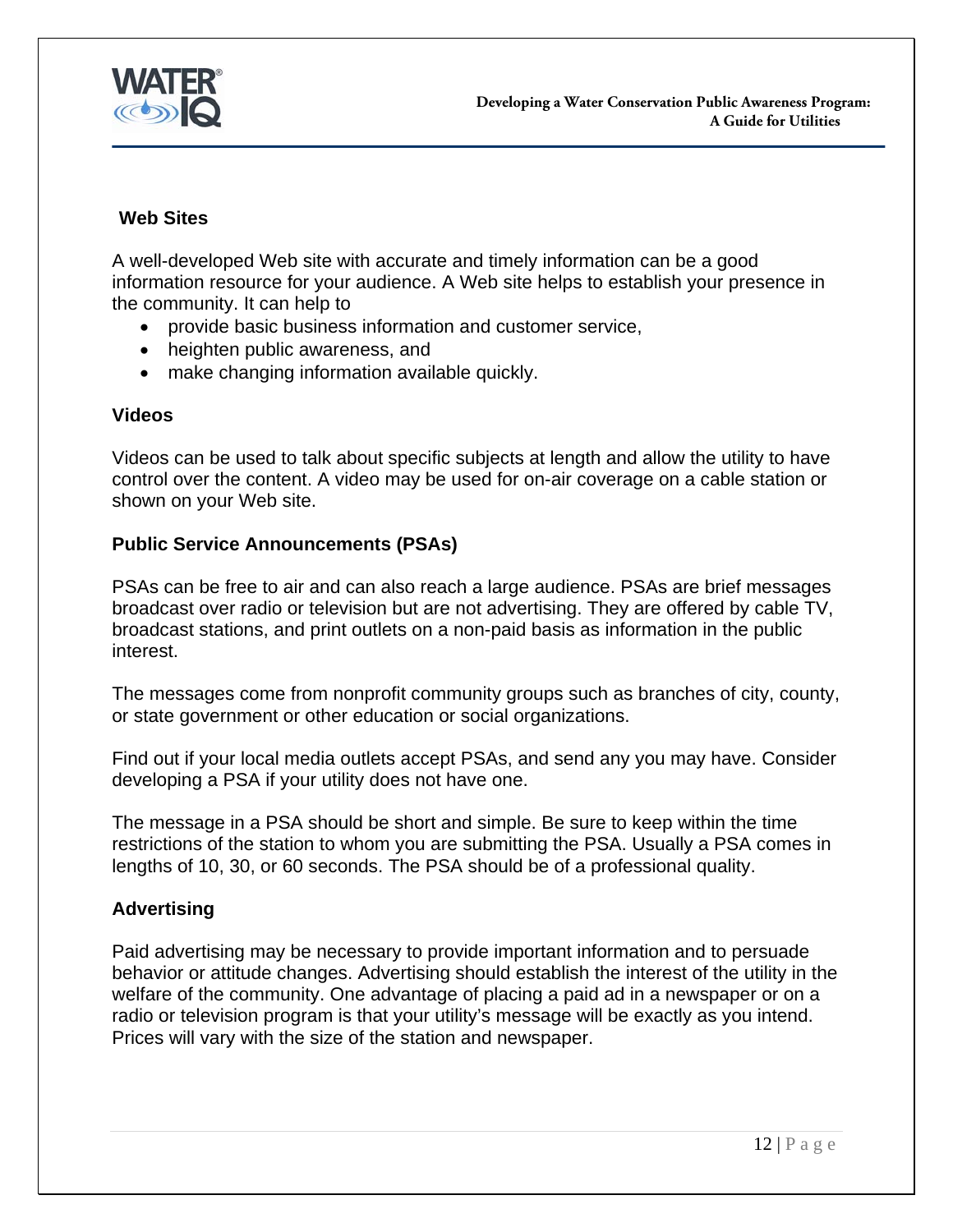<span id="page-13-0"></span>

Television advertisements provide a high impact and show the ability to demonstrate a behavior. Advertisements should establish the interest of the utility in the welfare of the community. For example, your utility can advertise that you are having a display at the local county fair to distribute free faucet aerators.

Paid advertising gives you control over the time and content of the message and enables you to reach target audiences more precisely.

## **Cable**

Cable advertising may be a lower cost alternative to advertising on broadcast television and has many of the same qualities as broadcast television. And because cable networks are targeted to specific demographics, your message is more likely to reach your audiences.

## *C* Direct Communication

Besides using mass media, you can communicate to your target audience using other tools and activities. Many public awareness programs use high-visibility materials such as exhibits, workshops, events, brochures, newsletters, posters, or bill stuffers.

These promotional materials create an opportunity to increase exposure to your message.

#### **Exhibits, Conferences, Workshops, and Presentations**

Various public venues give you a way to distribute materials and talk individually with participants. A water conservation exhibit may be held at an education environmental fair or energy trade show, for example.

## **Displays**

A display can be used at events, conferences, or meetings to help reach a large audience. The display can help promote your message and help attract an audience.

#### **Brochures**

Distributing brochures about water conservation is a good way to educate the public about water resources and ways to conserve water. Brochures allow you to communicate information and facts that would be too lengthy for paid advertising and also allow you to provide additional information if requested.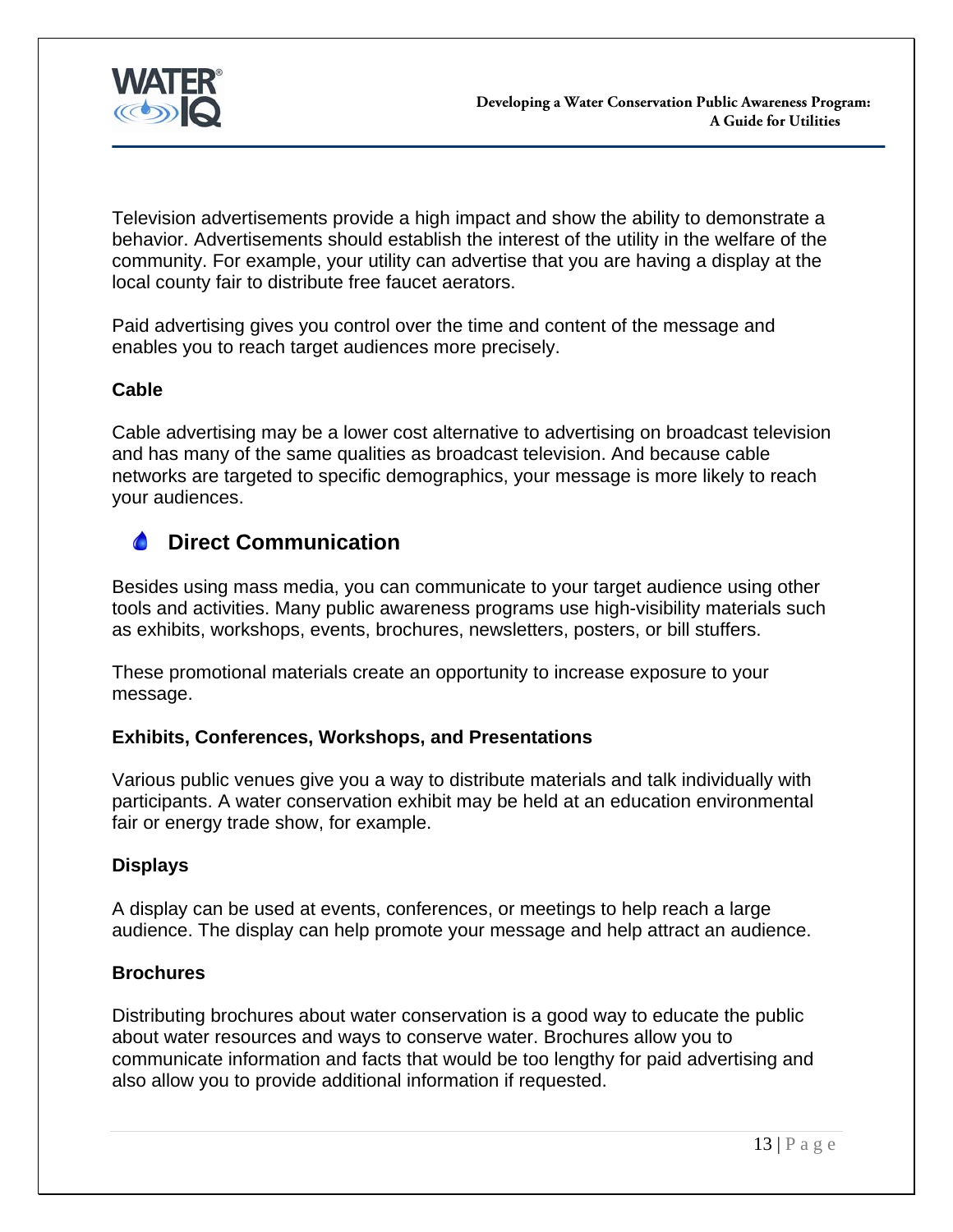<span id="page-14-0"></span>

#### **Bill Stuffers**

Bill stuffers are a useful way to promote water conservation. They are usually inexpensive to produce and can be placed in the same envelope as the bill.

#### **Posters**

Posters can be used in many public places or distributed to schools and area businesses.

#### **Newsletters**

Newsletters can contain specific information and can be sent out anytime. An electronic newsletter can be developed through your Web site and be e-mailed to customers that wish to sign up for additional information.

#### **Billboards**

Billboards can also reach a large audience, but the message must be concise and memorable to be effective.

#### **Tracking Media Coverage**   $\bullet$

It can be helpful to track media coverage. It allows you to

- follow relationships between your utility and individual media outlets/reporters,
- monitor what is being said about your utility,
- find out if additional information is needed, and
- evaluate your public awareness campaign.

#### **Monitoring Services**

The physical number of clippings (articles) or videos in which your utility's name appears is a simple way to measure the success of your public awareness program. This information allows you to gauge the number of stories that were generated from your efforts. Many subscription and clipping services are available to track media coverage for anything published or broadcast.

Free monitoring services are also available, such as [Google Alerts](http://www.google.com/alerts), which will search for specific items on the Web and e-mail the results to you. Tracking your media coverage is an important tool to use when measuring results of your public awareness program goals.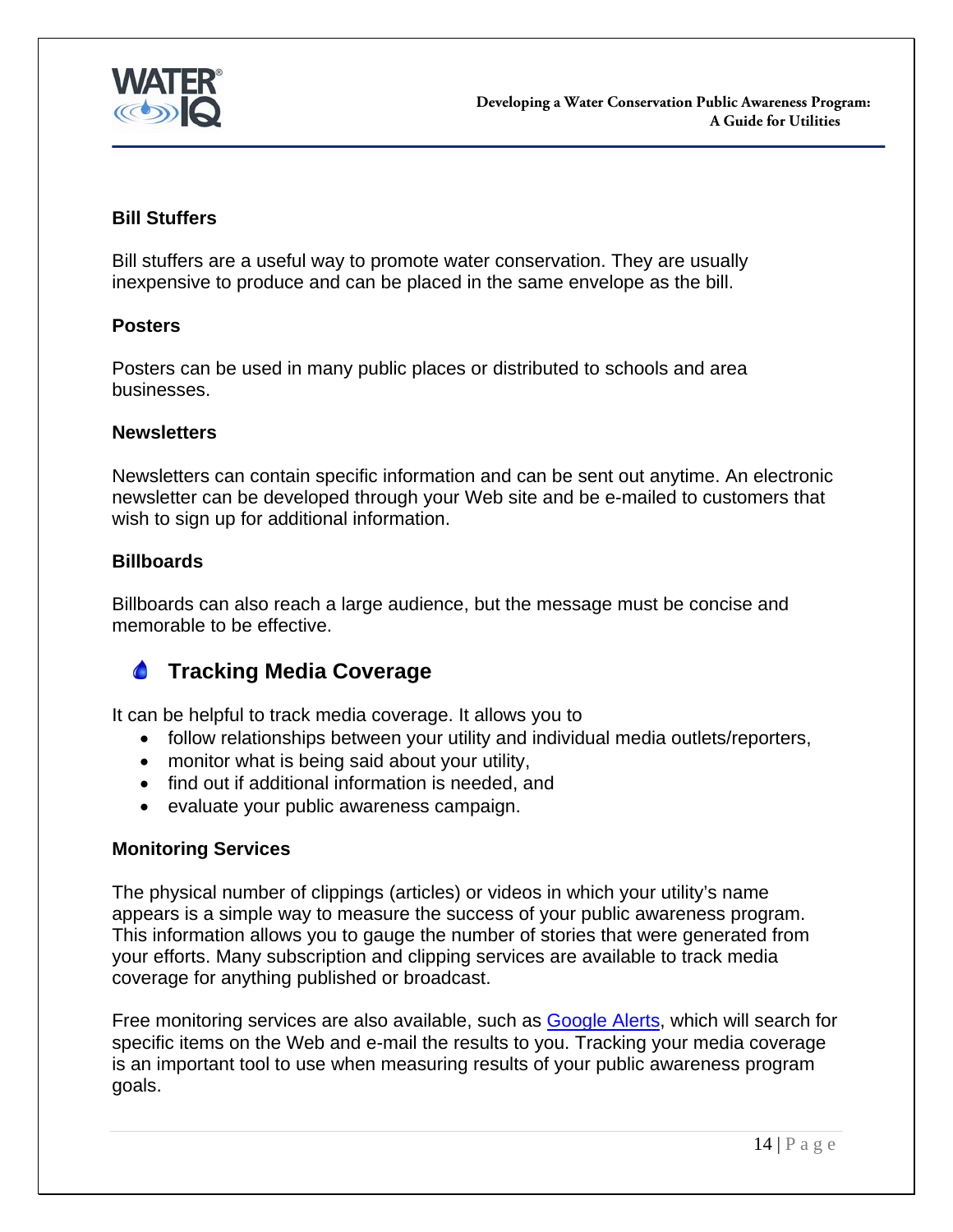<span id="page-15-0"></span>

# **Closing Thoughts**

This guide is meant to provide you with information to help you start your own outreach program, give you some new ideas, or expand your existing program.

We hope this guide will encourage you to increase public awareness of water conservation to save existing water resources and ensure the availability of water for future generations.

Even if you start with a small program and limited local resources, the most important goal of your program is to educate your customers about their water resources and the importance of water conservation.

#### $\bullet$ **Texas Water Development Board Resources**

TWDB water conservation staff can provide services to help cities, utilities, and districts establish effective water-efficient conservation programs. We offer agricultural and municipal water conservation materials, leak detection and water loss audit assistance, and public awareness and education programs through the Water Conservation Division. http://www.twdb.state.tx.us/assistance/conservation/consindex.asp

## **Water IQ**

TWDB has a water conservation public awareness program, Water IQ. Your utility may be interested in using Water IQ as your public awareness program or as a resource to complement your existing local and regional efforts.

Water IQ provides a broad level of outreach and offers an easy-to-identify brand, a variety of materials, and a network of groups and communities dedicated to educating Texans about water conservation. If your utility is interested in learning more about the opportunities available by using Water IQ, please visit the Water IQ Web site at http://wateriq.org/wiwiq/index.htm.

The [Water IQ](http://wateriq.org/apps/wateriq/default.aspx) Web site can help provide your customers with information about local water conservation efforts. After customers enter their local ZIP code or locate your utility by name in a drop-down menu, they are redirected to your utility's water conservation page. Your utility will be able to take advantage of any promotional material that already has the Water IQ service mark or the address to the Web site. This link gives your customers another option to find information about water conservation within your Web site.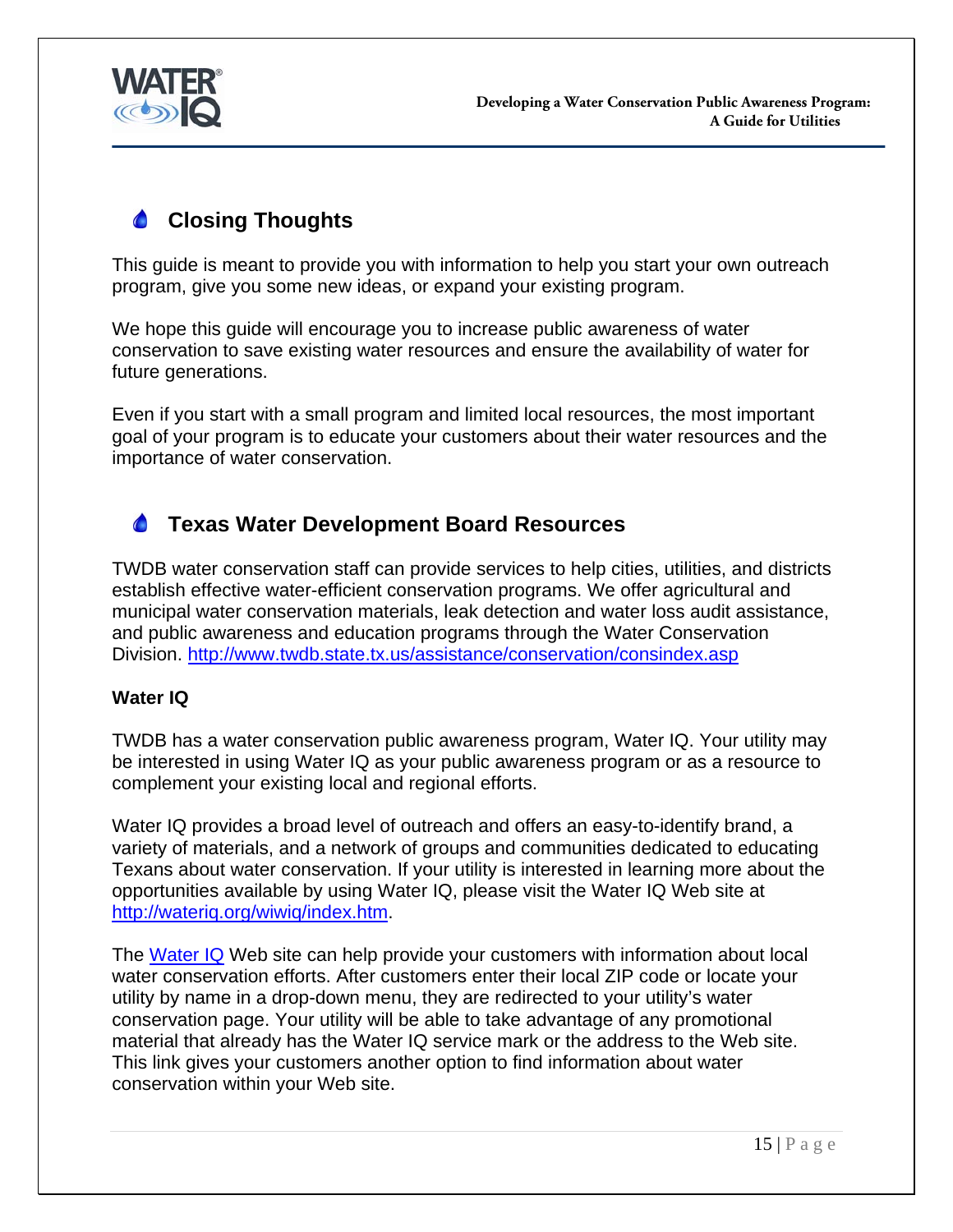

If your utility does not have a Web site, customers are directed to statewide water conservation information.

If your utility would like to use Water IQ, please contact TWDB at www.waterig.org for a Water IQ User Agreement and Usage Guidelines.

#### **State Water Plan**

The 2007 State Water Plan was created to ensure that Texas has water for the future. Working together, Texans can achieve the plan's goal: dependable, safe, and affordable water for the future during times of drought.

Sixteen regional water planning groups review water use projections and water availability in dry or drought-of-record conditions. When a water need is identified, the planning groups recommend water management strategies to meet the need. The compiled information from the regional water plans and other sources is used to develop the state water plan. http://www.twdb.state.tx.us/wrpi/swp/swp.htm

#### **Literature**

Brochures are available for Water IQ and other programs. The materials are available for free in limited quantities and for a nominal price for larger quantities. Ordering information is available on our Web site.

http://www.twdb.state.tx.us/publications/publications.asp

## **Education**

K–12 school materials are also available through TWDB. These resources include units developed for specific age groups and range from coloring books for younger children to complete curricula for older students, with teachers' guides and Texas Essential Knowledge and Skills (TEKS) guidelines. Interactive Web games and lessons are also featured. http://www.twdb.state.tx.us/kids/index.htm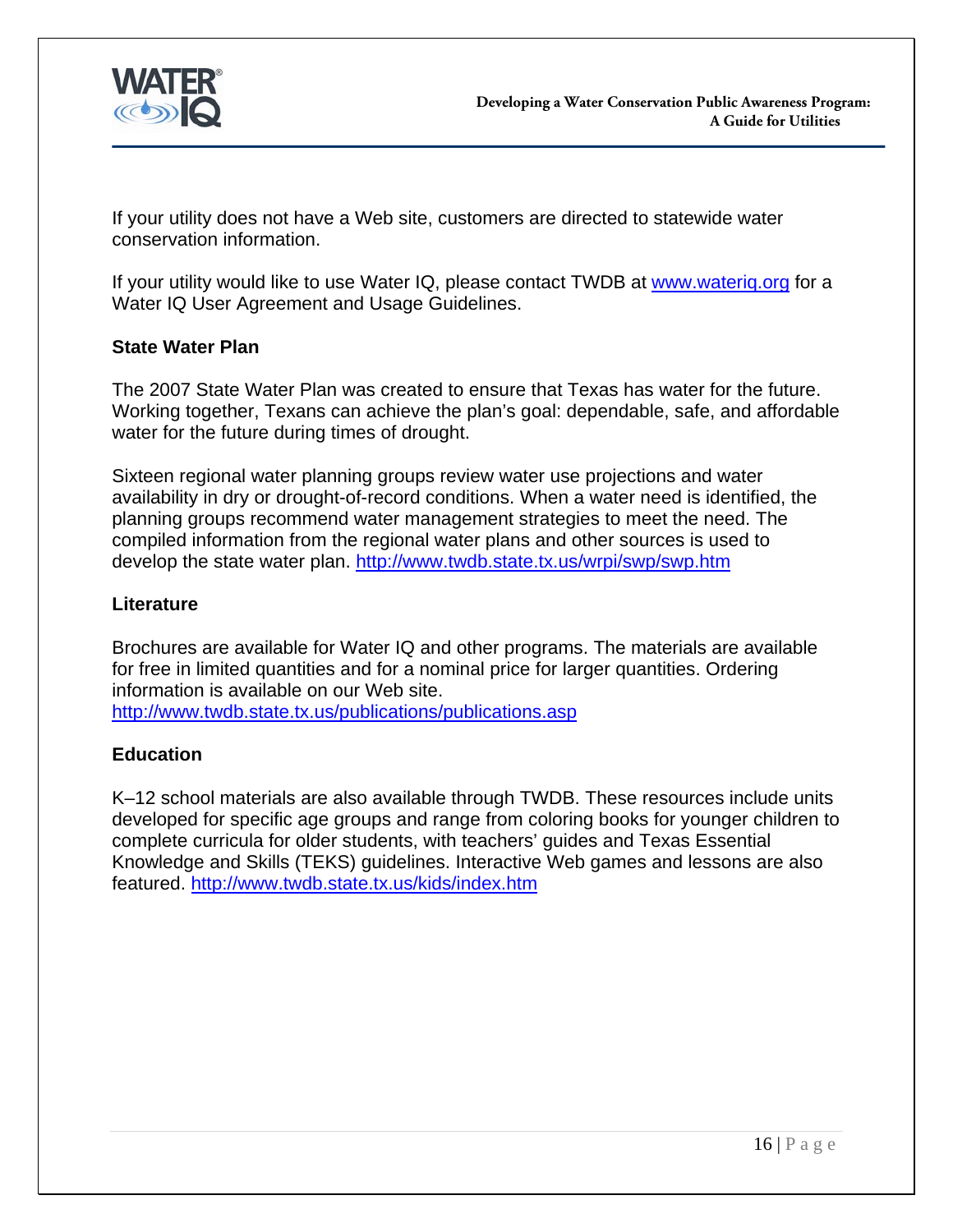<span id="page-17-0"></span>

# **C** Resources to Identify Local Media

Online search tools can help you identify your local media contacts:

#### **Congress.org**

You can enter your ZIP code to view a list of local media sources in your area as well as contact information: http://www.congress.org/congressorg/dbq/media/

#### **Media Facts**

You can learn about the strengths and weaknesses of various media formats and profiles of competitive media at the Radio Advertising Bureau Web site: http://www.rab.com/public/MediaFacts/mediafacts.cfm

The **Public Service Advertising Research Center** is an online library dedicated to public service advertising: http://www.psaresearch.com/

**Cable Systems Directory** provides an online directory that allows you to find local cable systems in your market: www.thecab.tv/main/cablenetworks/systemdirectory/index.shtml

**On the Radio.Net** has an online directory for local radio stations: http://www.ontheradio.net/

# **Acknowledgments and Additional Resources**

Some of the information provided in this guide has been adapted from materials found in the following resources:

The **Texas Commission on Environmental Quality** provides information about drinking water and its availability in Texas. http://www.tceq.state.tx.us

The **United States Environmental Protection Agency** (EPA) is the national agency charged with protecting the nation's water resources. The EPA provides information about protecting your local water source as well as information about pollutants and preventing contamination.

http://www.epa.gov/ebtpages/water.html